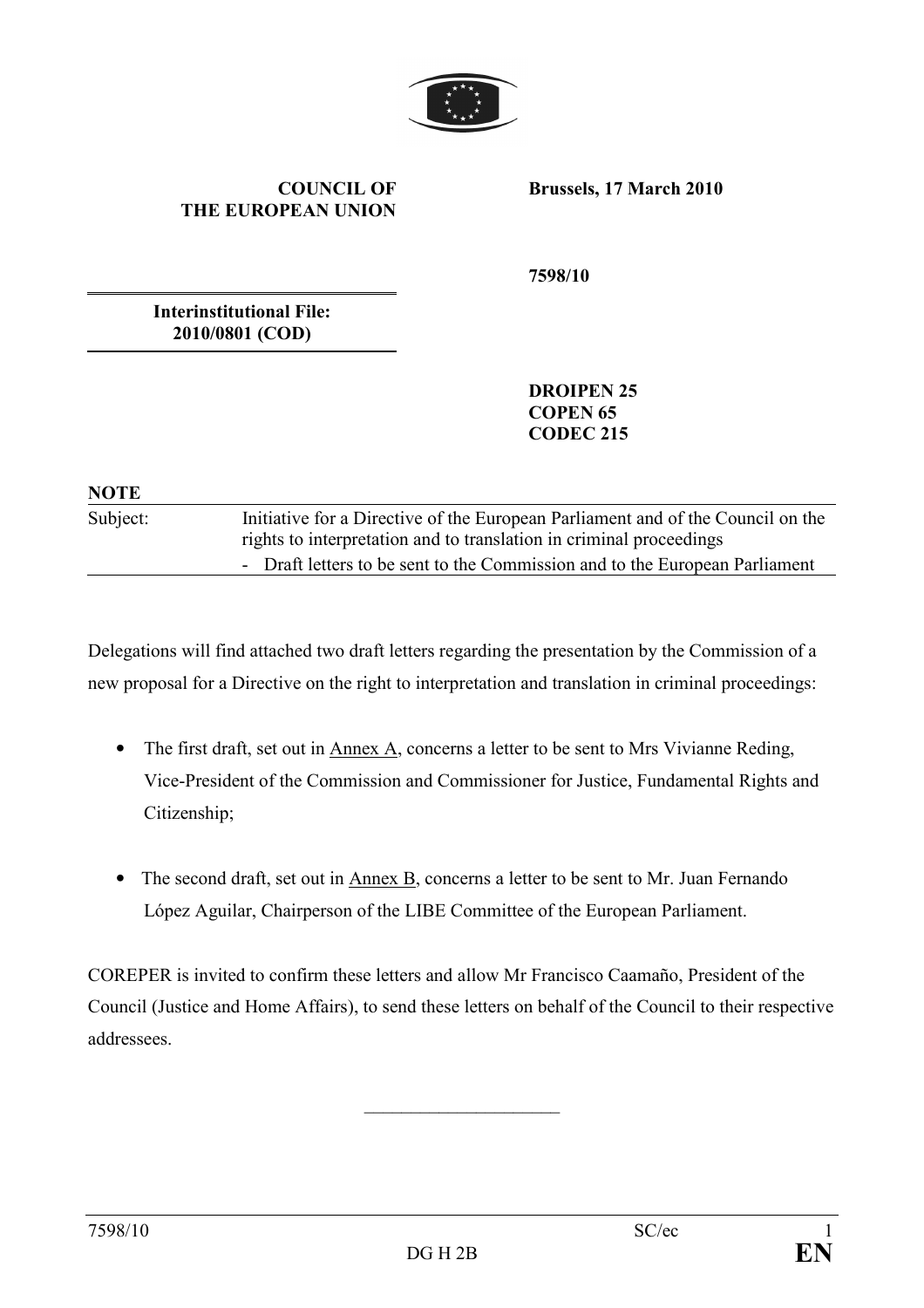### DRAFT

# Letter toVice-President Vivianne Reding regarding the new Commission proposal for a Directive on the right to interpretation and translation in criminal proceedings

Dear Vice-President,

Following your letter of 8 March 2010 addressed to all Justice Ministers, I have been asked to convey that the Council regrets the adoption by the Commission of a new proposal for a Directive of the European Parliament and of the Council on the right to interpretation and translation in criminal proceedings. This adoption was unexpected after the debate during the Council meeting (Justice and Home Affairs) on 26 February 2010.

The Council has concerns that the new proposal may convey a confusing message to the outside world, including to national Parliaments which will be asked again to make an assessment of compliance with the principle of subsidiarity, especially since the proposal basically duplicates the initiative for a Directive on the same issue which was presented, in December 2009, by 13 Member States in application of Article 76 b) TFEU. This initiative was taken on the basis of the general approach unanimously reached by the Council in respect of the proposal presented by the Commission in July 2009. Reaching this general approach constituted an important step in the difficult road towards strengthening the procedural rights of suspected and accused persons in criminal proceedings, and the initiative was presented in order to keep the momentum in the negotiations and in order to ensure that the citizens in the European Union would quickly benefit from these new important rights, for which a general and urgent need is felt.

The presentation of the new proposal may raise certain procedural questions and risks to jeopardize the objective of reaching a quick agreement on the draft Directive. A delay in adoption of the Directive would however be regrettable, since the measure on interpretation and translation, which is considered to be the least problematic, not only provides important rights for citizens, but also has symbolic importance as being the first measure of the Roadmap adopted by the Council on 30 November 2009. The Council therefore shares the view of the Commission that steps should be taken to accelerate the process of the adoption of the Directive and to avoid further delays in strengthening procedural rights on the basis of the Roadmap. The Council would for that matter highly appreciate receiving proposals from the Commission regarding measures B to E.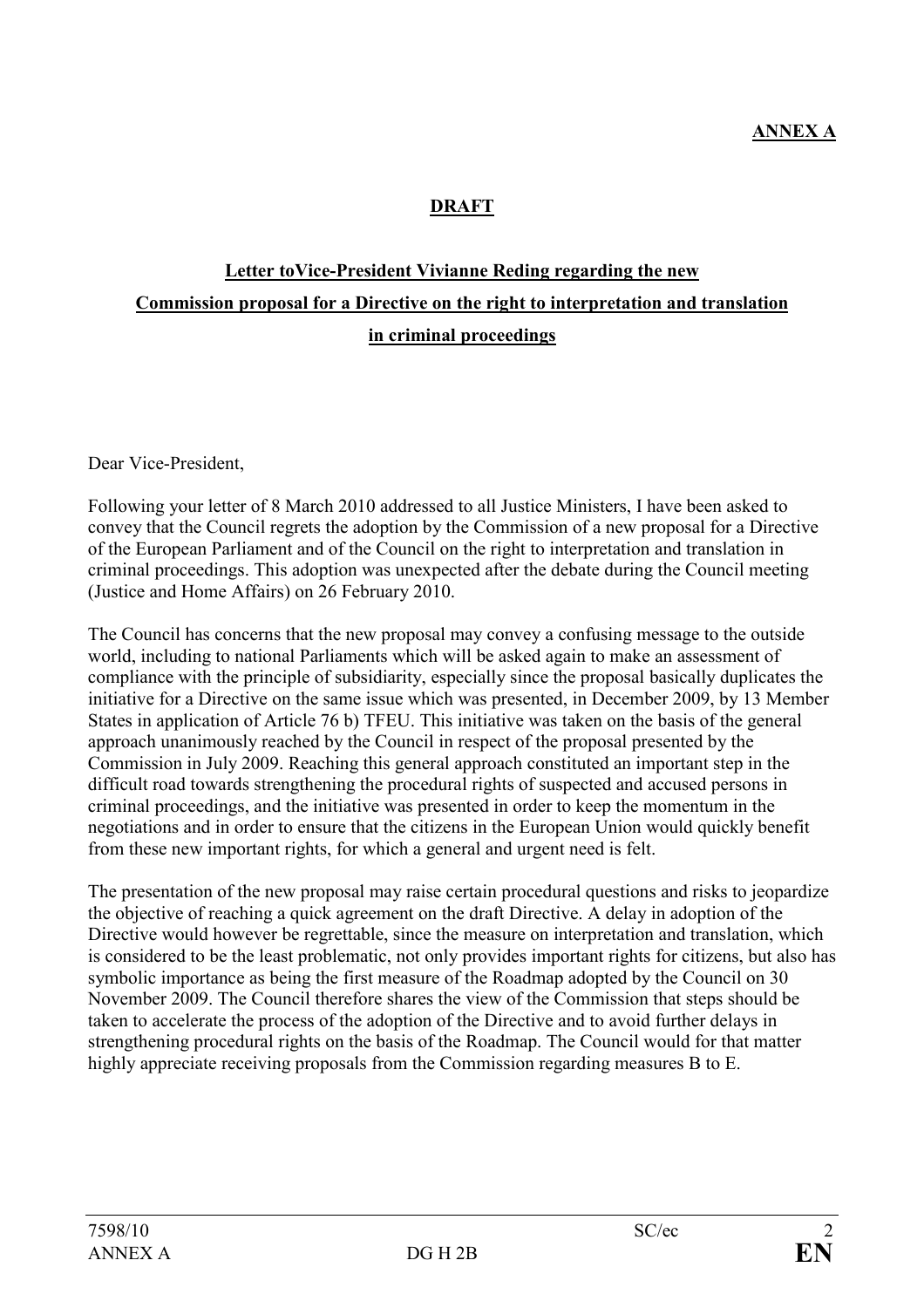The Council is aware of the Commission's wish to improve the text on three points. All these points will be addressed on the basis of amendments presented by the European Parliament. Work on this matter is already in full process, and the Council is confident that in good and sincere cooperation between the three institutions it should be possible to find a satisfactorily agreement on all of the points.

The Council considers that the citizens in the European Union will be best served by continuation of the work on the draft Directive on the basis of the Member States' initiative, with a view to reaching a swift and satisfactory agreement on this important matter in an open dialogue between the three institutions, in full compliance with the standards set out in the European Convention on Human Rights, as interpreted by the European Court of Human Rights, and guaranteeing the practical applicability of the legislative provisions in the Member States.

On this basis, the Council is looking forward to a fruitful continuation of the constructive cooperation with the European Parliament and with the Commission on this file, in order to achieve our common goal: to reach an agreement on the Directive in June 2010.

(signed)